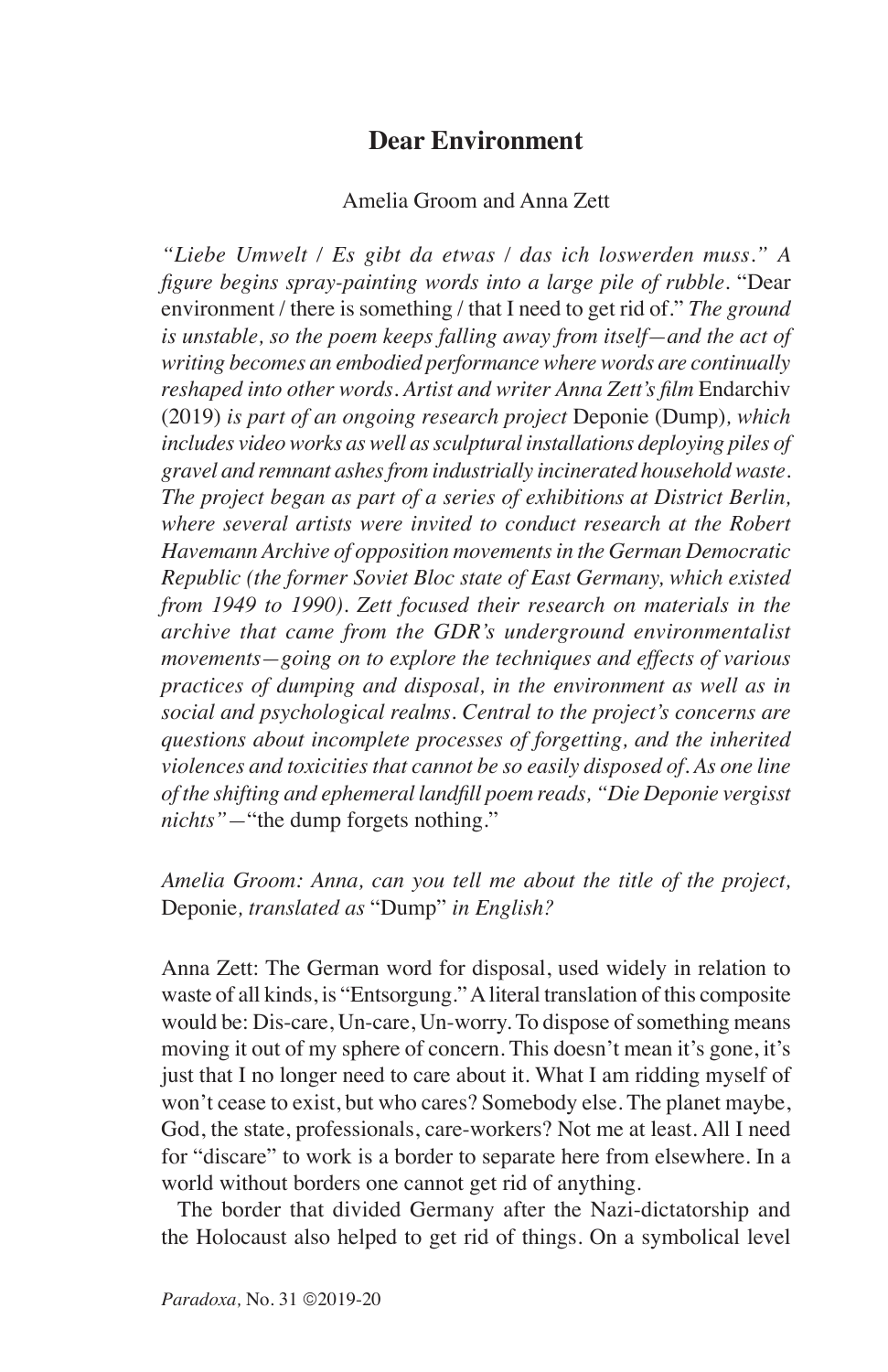this might have been its main purpose. I'm very interested in what the division of Germany meant for acknowledging this horrendous terror regime and the mass murder that was enabled and committed by the majority of the German population. Psychologists like Annette Simon have tried to analyze how the post-war interim existence of two Germanys made it possible to remember the past, while not having to take full responsibility for it. Each side could acknowledge this history on a factual basis, while saying at the same time: "look at those horrible people over there in the other Germany, they are still Nazis. They failed to break with the past like we did." Both countries reserved the new beginning exclusively for themselves. This national split allowed each group to dispose of the unbearable guilt to the other side; it allowed the group to "unworry." This is a long story, though, of course.

In the "Dump" project I'm looking more specifically at how this symbolic disposal was accompanied by a material disposal, at least in one direction, from the West to the East. Starting in the late 1970's, when plastic packaging exploded in the West, there was this secretive one-way garbage export operation, which is very interesting to me on all levels. In the underground environmentalist movement of the GDR, finding out about these dumps sparked serious outrage. The allegedly anti-capitalist GDR allowed their capitalist national twin to deposit toxic waste and household garbage on their territory in exchange for Western currency! For one thing, this showed how broke the GDR really was. Symbolically, it also undermined everything the GDR stood for, and threatened the ideological security that the border had offered its citizens. So, of course the government tried do it all secretly, via an organization directly subordinated to the chief of the secret service. The realization that the wall was closed to people but open to garbage made the wall a total fake. It had officially been built as an "anti-fascist protection wall," but if it couldn't protect the GDR from the waste of its superior national twin anymore, what was the point? That's not exactly how people put it at the time, that's my story. It's my explanation for why I got interested in dumps and the cross-border garbage trade.

## *AG: How do these ideas of dumps and deposits also factor into your relationship with historical and archival research?*

AZ: The place where I found out about the largely forgotten drama of the cross-border garbage trade was the Robert Havemann archive of the GDR Opposition, which consists mostly of paper documents—many of them reproduced with ancient versions of copy machines, since electronic copy machines were not accessible to the public in the GDR, so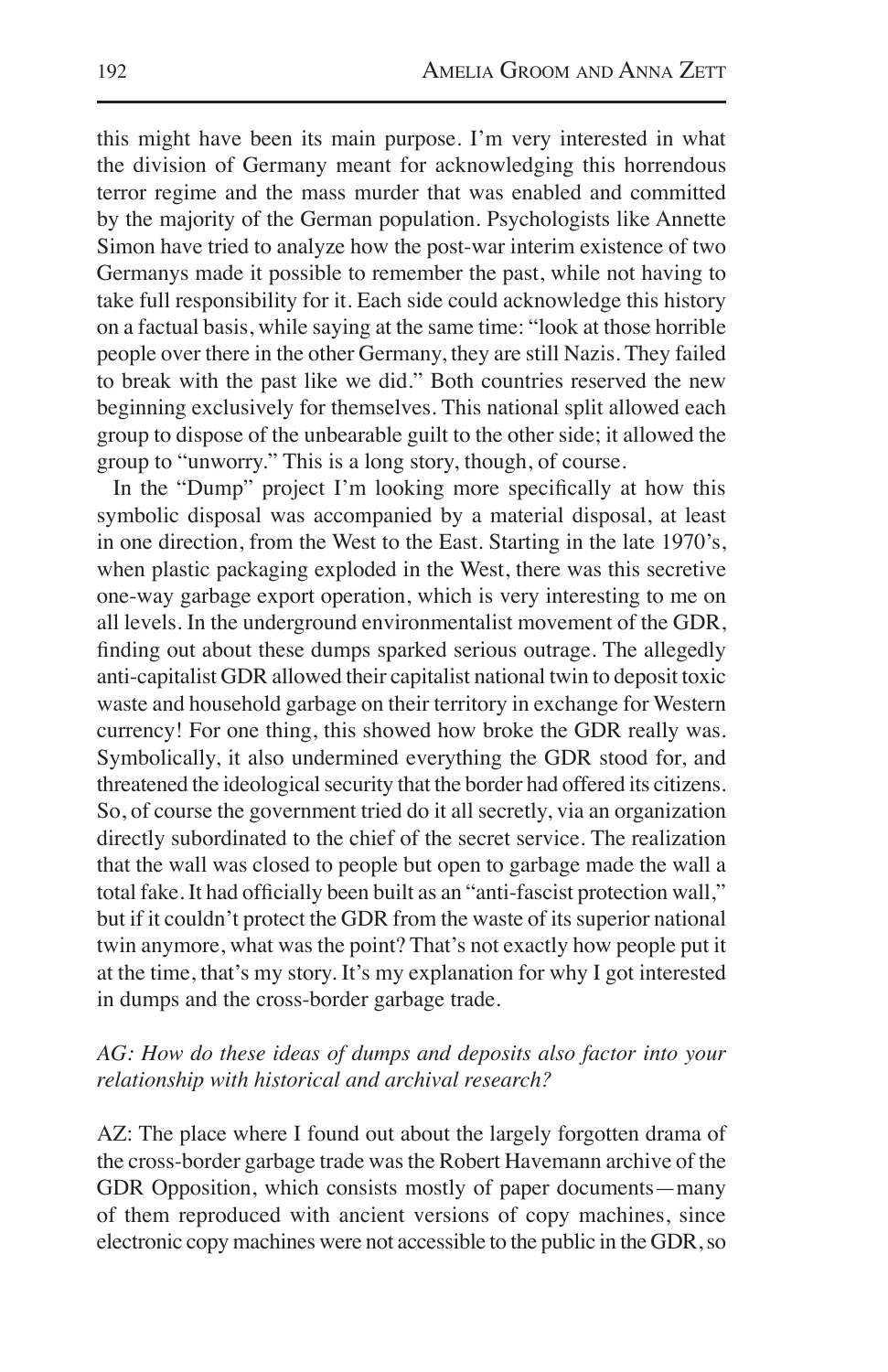dissident content could neither be printed nor copied properly. Looking through these faded papers, doing what they call "artistic research," I used an associative method, rather than a systematic one. I was looking for something that touches me emotionally in some way. I grew up in the GDR and ex-GDR, so some of the language was familiar and brought me in contact with old feelings. For someone unfamiliar with this history, the archive would probably feel more like a dump, a pile of files that are largely meaningless, since the system that these political subjects were engaged in, has itself been disposed of. The entire GDR was put on the dump of history, so everything that took place there between 1949 and '89 is not supposed to be alive anymore. Just like actual garbage dumps I think archives are very important historical sites, but the work of remembering and forgetting will need to take place in a body and between bodies in space.

*AG: One iteration of the project was an exhibition in the Zionskirche, a church in Prenzlauer Berg which was important to these underground opposition movements in the 1980s. Political meetings were held there, and the "Umweltbibliothek"* (Environmental Library) *was hidden in the basement with banned publications relating to environmental and human rights issues. In 1987 the Stasi raided the site and arrested all 7 activists present, which sparked massive protests in solidarity. One part of the church has these lingering traces on the floor, where protesters had painted banners, and left-over marks from their slogans can still be seen. Can you comment on the presence of historical ghosts throughout the project?*

AZ: The exhibition at Zionskirche was very much responding to the site. The church often hosts exhibitions, but they are normally not sitespecific, so they tend to cover rather than communicate with the space. In the gallery of the church, residues of these slogans from 1987 were preserved under an acrylic glass, accompanied by a framed text and photo about the incident. I didn't want to add much more to this part of the space, I wanted it to be empty, for people to notice this quasiarchaeological exhibit. All I did was place bits of incineration ashes from household waste onto the glass, partly retracing the red letters underneath, partly just leaving the material in piles.

The installation was on view for a month, and it gradually evolved over time. The audience, mainly tourists, interacted with these piles of ashes. Slowly but steadily, they destroyed the installation and used the ashes to write their own words onto the acrylic glass. Even though I knew my laissez-faire style of installation would encourage interaction,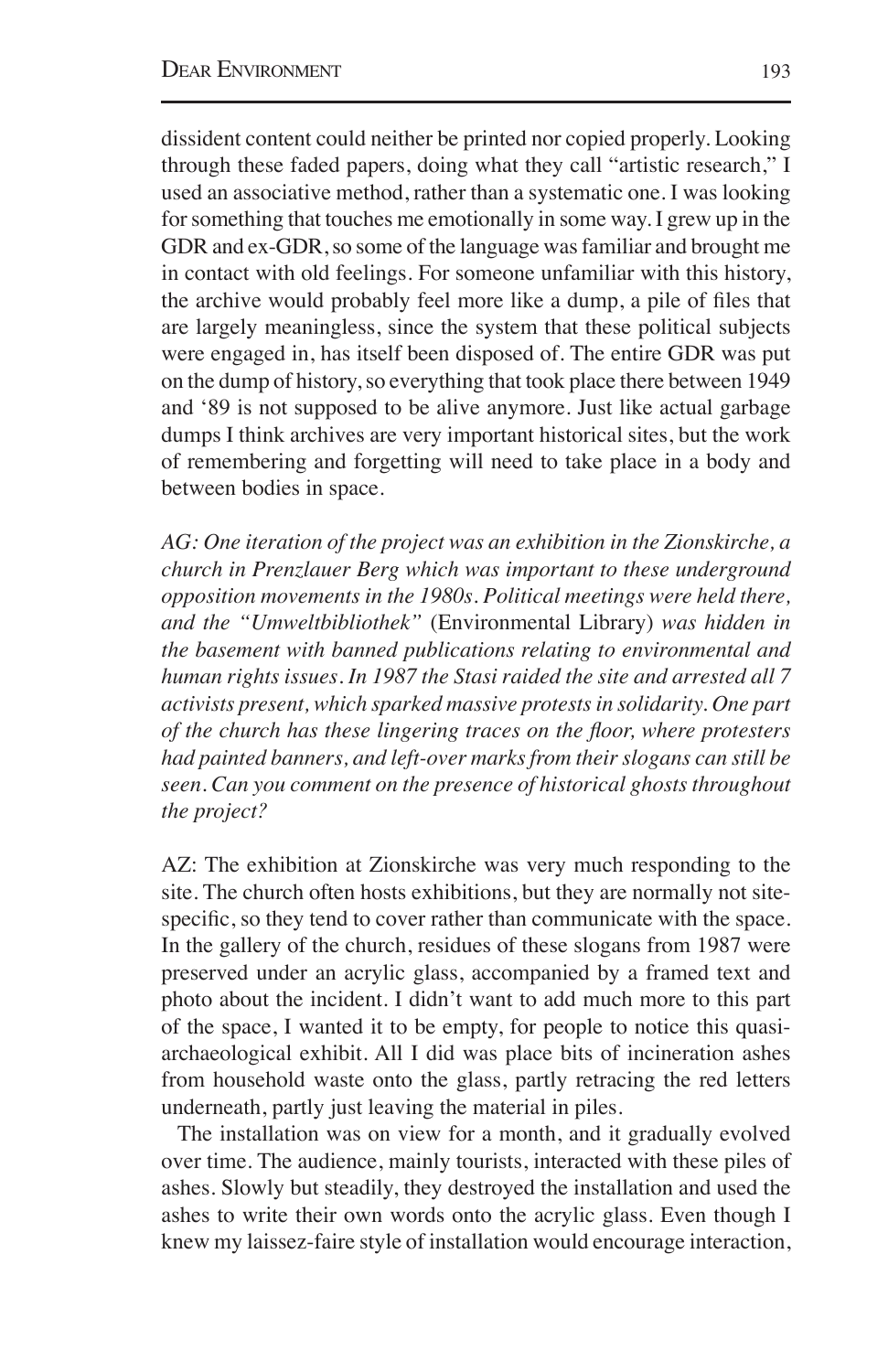I was still surprised that in the end actually all of the pieces and piles had been touched and moved. The floor exhibit was now covered again, overwritten by words like STRENGTH and other generic terms. This showed me how hard it is to make tourists care about marginal histories. Mostly they aren't that interested, they have their own agenda, and they have kids with them who want to play. It made me think about the consequences of making work that invites touch and interaction.

Also, the apparent lack of understanding for this work showed me that history mostly is a ghost, never occurring twice in the same form. Particularly with a history that honors the modernist ideals of disjunction and revolution—and (East-)German history is full this stuff. The concept of communism itself was introduced to the world as a haunting spectre. Any obsession with a radical new beginning calls ghosts to the surface, I think—and ghosts tend to be misunderstood, since they don't have bodies to communicate.

*AG: Usually when we say something is "written in stone," the idea is that it has been permanently fixed—but in your film, when the performer writes into the pile of rocks, the effect is the opposite; as soon as the words are inscribed, they are already falling away—and it becomes an image of the instability of language…*

AZ: My work is often concerned with the material base of verbal language. Language is not simply an abstract symbolic medium used for representation, it is a reality to encounter. Listening, speaking, reading and writing are physical experiences. Language is part of the world I inhabit, like the air I breath, the street I walk on. When I was a teenager I started doing a kind of cut-up poetry, where I would cut whole phrases and words out from the headlines of a specific newspaper from one specific date, and puzzle them into poem-like sentences. Mostly I tried to express something personal using the public, political language of the newspaper. It takes a long time to find depth this way, so I would sit with it for hours and hours. I forced myself to abide by the rules of German grammar, so that the main creative process would happen inside of me and not by chance, on paper. I wanted the words to really enter me before I made them mean something out there.

My relationship to verbal language is still equally intimate and physical somehow, even if the scale and the forms of interaction keep changing. The performance on this pile of gravel was a direct response to my archival research and my struggle with logocentrism—which was one cause for the devastating environmental politics of state socialism. I was looking for a way to play with the power of symbolic language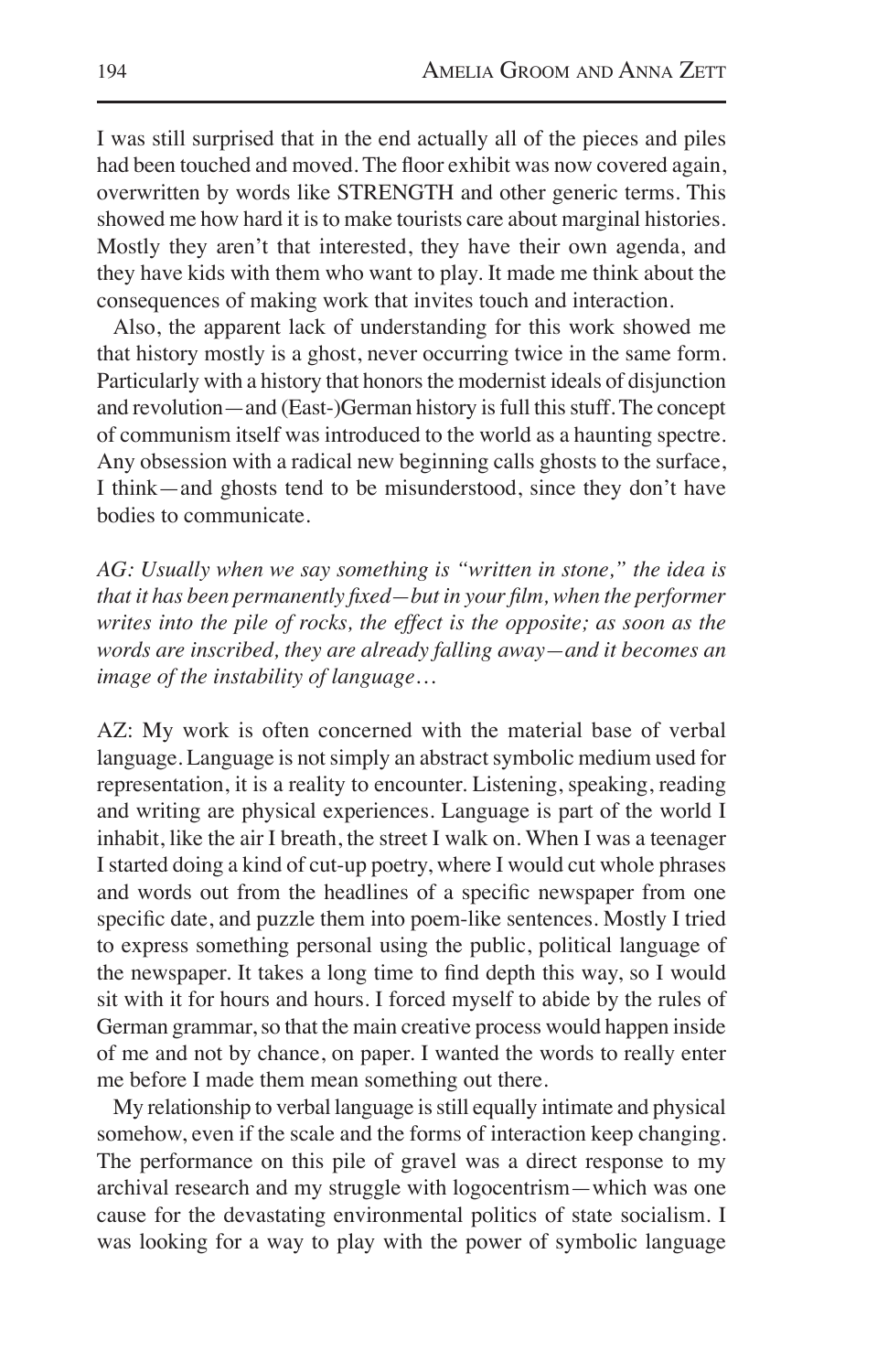while also acknowledging its dependence on the material word. In my view, verbal language is as unstable as any other man-made technology, because it depends on physical media, like stone, paper and electronic storage, but first and foremost it depends on physical human bodies that put themselves in situations of dialog and communication. As an artist I am mostly interested in situations where meaning cannot be controlled top-down, but emerges dialogically through improvisation.

*AG: The poems that are spray-painted into the unstable rubble are themselves unstable—the words are chipped away at, and twisted into other meanings. "Lerne die Sprache der Macht, aber lass sie im richtigen Moment wieder los" is over-layed and partially erased into "Verlerne die Sprache der Macht, Lass sie sich auflösen," so that what started out as the instruction to* "Learn the language of power" *has become*  "Unlearn the language of power, let it dissolve"*…* 



Credit: Anna Zett, "Endarchiv" Video Still 2019

AZ: Unlearning has played an important role in my personal development. Education is about learning how institutions, sciences, ideologies, empires, and markets work, and what is required from us to help them function. Afterwards you might find yourself in need of some unlearning. Not in order to return to some former state of purity—it's more about letting go of those learned procedures and judgments which will prevent you from remaining open to the experiential world out there and within yourself. I've realized it's crucial to let go of control and open up to genuine embodied contact once you have gained some basic intellectual or professional orientation. That's also why the performer